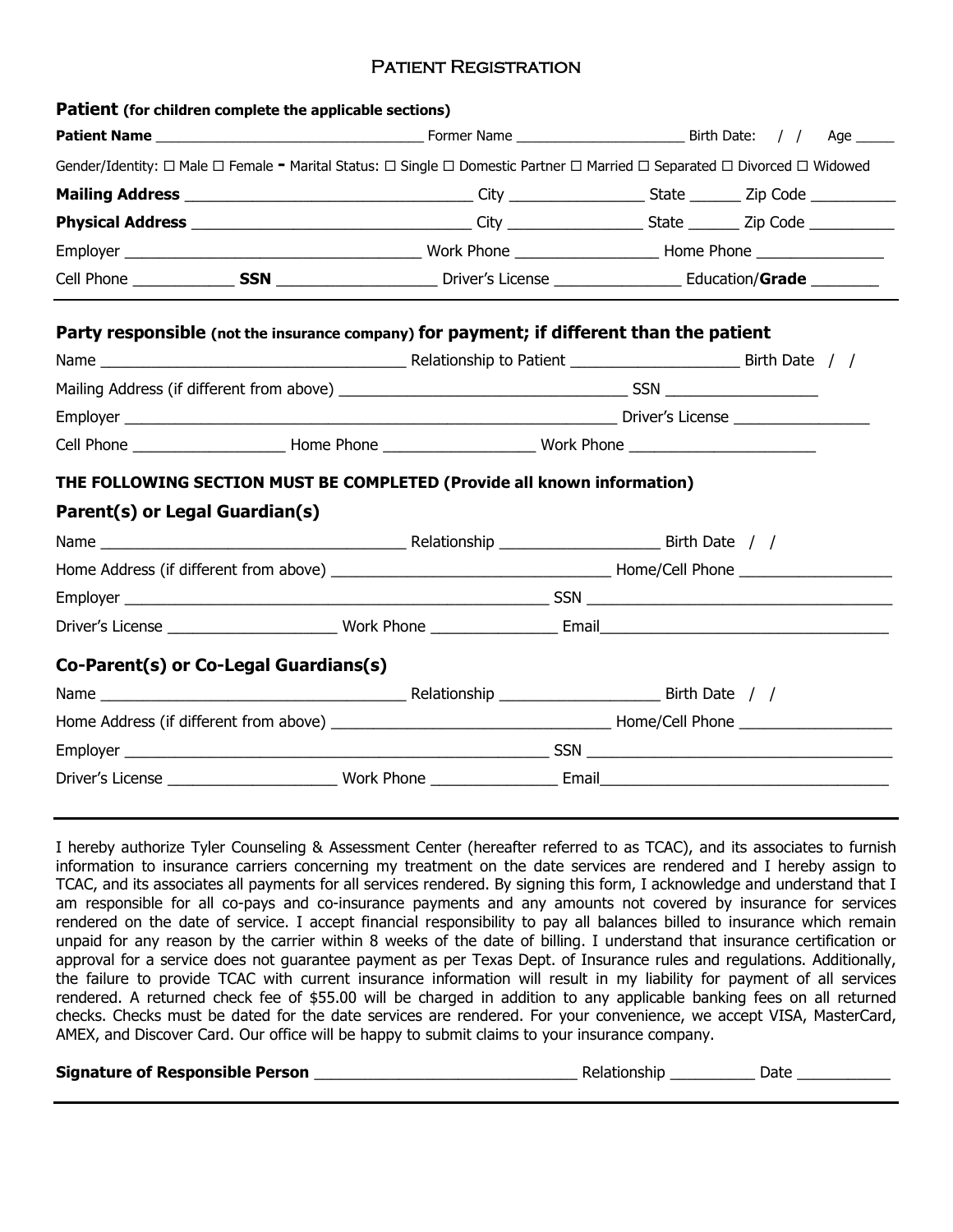# **BRIEF HEALTH HISTORY QUESTIONNAIRE**

All questions contained in this questionnaire are strictly confidential and will become part of your medical record.

| Previous or referring doctor:                                      |                                                                                      | Date of<br>Last Exam: |                      |                          |        |        |           |           |
|--------------------------------------------------------------------|--------------------------------------------------------------------------------------|-----------------------|----------------------|--------------------------|--------|--------|-----------|-----------|
|                                                                    |                                                                                      |                       |                      |                          |        |        |           |           |
|                                                                    | PERSONAL HEALTH HISTORY                                                              |                       |                      |                          |        |        |           |           |
|                                                                    | List your prescribed drugs and over-the-counter drugs, such as vitamins and inhalers |                       |                      |                          |        |        |           |           |
| Name the Drug                                                      |                                                                                      | Reason                |                      | Strength/Frequency Taken |        |        |           |           |
|                                                                    |                                                                                      |                       |                      |                          |        |        |           |           |
|                                                                    |                                                                                      |                       |                      |                          |        |        |           |           |
|                                                                    |                                                                                      |                       |                      |                          |        |        |           |           |
|                                                                    |                                                                                      |                       |                      |                          |        |        |           |           |
|                                                                    |                                                                                      |                       |                      |                          |        |        |           |           |
|                                                                    |                                                                                      |                       |                      |                          |        |        |           |           |
| <b>Alcohol</b>                                                     | Do you drink alcohol?                                                                |                       |                      |                          | $\Box$ | Yes    | $\Box$    | <b>No</b> |
|                                                                    | If yes, what kind?                                                                   |                       |                      |                          |        |        |           |           |
|                                                                    | How many drinks per week?                                                            |                       |                      |                          |        |        |           |           |
| Are you concerned about the amount you drink?                      |                                                                                      |                       |                      |                          | $\Box$ | Yes    | $\Box$    | No        |
| Have you considered stopping?                                      |                                                                                      |                       |                      |                          | $\Box$ | Yes    | $\Box$    | <b>No</b> |
| Have you ever experienced blackouts?                               |                                                                                      |                       |                      |                          | □      | Yes    | $\Box$    | No        |
| Are you prone to "binge" drinking?                                 |                                                                                      |                       |                      |                          | $\Box$ | Yes    | $\Box$    | <b>No</b> |
|                                                                    | Do you drive after drinking?                                                         |                       |                      |                          | $\Box$ | Yes    | $\Box$    | No        |
| Do you currently use recreational or street drugs?<br><b>Drugs</b> |                                                                                      |                       |                      |                          | $\Box$ | Yes    | $\Box$    | No        |
|                                                                    | Have you ever given yourself street drugs with a needle?                             |                       |                      | $\Box$                   | Yes    | $\Box$ | <b>No</b> |           |
|                                                                    |                                                                                      |                       | <b>MENTAL HEALTH</b> |                          |        |        |           |           |

## **MENTAL HEALTH**

| Is stress a major problem for you?                      |        | Yes | □      | No        |
|---------------------------------------------------------|--------|-----|--------|-----------|
| Do you feel depressed?                                  | $\Box$ | Yes | □      | <b>No</b> |
| Do you panic when stressed?                             | □      | Yes | □      | No        |
| Do you have problems with eating or your appetite?      | $\Box$ | Yes | □      | <b>No</b> |
| Do you cry frequently?                                  |        | Yes | □      | No        |
| Have you ever attempted suicide?                        |        | Yes | $\Box$ | No        |
| Have you ever seriously thought about hurting yourself? |        | Yes | □      | No        |
| Do you have trouble sleeping?                           |        | Yes | □      | <b>No</b> |
| Have you ever been to a counselor?                      | □      | Yes | □      | No        |

\_\_\_\_\_\_\_\_\_\_\_\_\_\_\_\_\_\_\_\_\_\_\_\_\_\_\_\_\_\_\_\_\_\_\_\_\_\_\_\_\_\_\_\_\_\_\_\_\_\_\_\_\_\_\_\_\_\_\_\_\_\_\_\_\_\_\_\_\_\_\_\_\_\_\_\_\_\_\_\_\_\_\_\_\_\_\_\_\_\_\_\_\_\_\_\_\_\_\_\_\_\_\_\_\_\_\_\_\_\_\_\_\_\_\_\_\_\_\_\_

Previous Counselor/Psychologist Name: \_\_\_\_\_\_\_\_\_\_\_\_\_\_\_\_\_\_\_\_\_\_\_\_\_\_\_\_\_\_\_\_\_\_\_\_\_\_\_\_\_\_\_\_\_ Date of Last Visit: \_\_\_\_\_\_\_\_\_\_\_\_\_\_\_\_\_\_\_\_\_\_\_\_\_\_\_

What was the reason for past counseling?

Have you ever been hospitalized for mental health reasons or a suicide attempt? Yes No If Yes, when: \_\_\_\_\_\_\_\_\_\_\_\_\_\_\_\_\_\_\_\_\_\_\_\_\_\_\_\_\_\_

Have you ever discontinued medical/psychiatric care Against Medical Advice?  $\Box$  Yes  $\Box$  No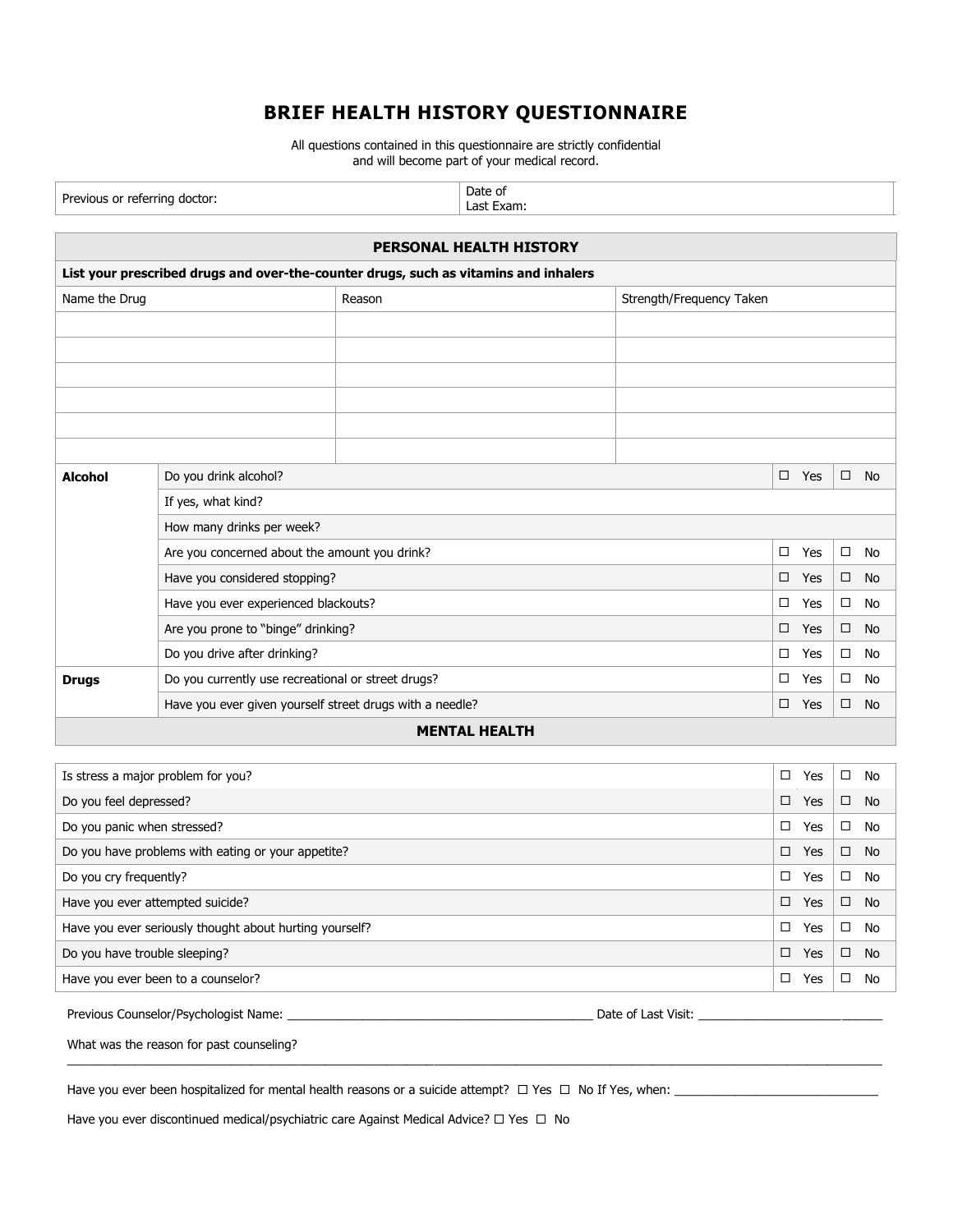# Informed Consent & Patient Contract

### **Staff and Ownership Disclosure**

Tyler Counseling & Assessment Center, hereby referred to as TCAC, is staffed by independent/non-employee mental health providers who are fully licensed to perform mental health services in the State of Texas, within the scope of their individual license. Your provider's licensure information is available upon request. The contact information for the applicable State licensing board may be obtained from the front desk. TCAC is owned by Ron L. Roberts, M.S., P.C., a professional corporation licensed to do business as Tyler Counseling & Assessment Center.

## **Counseling (Individual, Child Therapy, Marriage/Family Therapy) & Assessment (to include cognitive, academic, psychological testing, adaptive functioning)**

Counseling is a collaborative process between you and your provider where mental health stressors and disorders are evaluated, assessed, and treated. For therapy to be most effective, it is essential that you take an active role in the process. The counseling process may open levels of awareness and provoke realizations that may cause uncomfortable feelings. In some cases, major life decisions are made, in others traumatic events are reflected upon. This process of growth can cause significant impacts to lifestyles, and relationships. We strive to provide the highest quality mental health services. However, the limitations on our provider's ability to provide care are often affected by insurance and/or managed care providers. Such issues may affect the content and outcome of counseling. Assessments are often performed to determine cognitive functioning, academic strengths and weakness, as well as current psychological and adaptive functioning.

### **Appointments**

Sessions are generally scheduled in 45-minute increments (Insurance companies allow a 35-53-minute session), with sessions scheduled at the frequency recommended by the provider based on your individual circumstances and needs. Clients are responsible for scheduling appointments in advance. Some situations may justify modification of the schedule, thus increasing or decreasing frequency of appointments. If you need to cancel an appointment, please contact us at 903-581-0933 at least 24 hours in advance. Cancellations with less than 24 hours notice will be charged a **\$90 no-show or late cancel fee**. We reserve the right to terminate the relationship if 2 consecutive appointments are missed without notification and payment of no-show fees is not made. Your insurance company will not pay for missed appointments.

### **Fees and Payment**

Co-payments with approved insurance, or payment in full, will be collected at the time the service is rendered. The first visit with your provider is \$115.00. The customary fee for 45 to 50-minute sessions are \$95.00. Family Therapy sessions are provided by qualified providers at the rate of \$130.00 per session. Educational testing fees are not billed to insurance and are performed on a cash basis. Assessment fees vary widely and should be discussed with your provider.

Fees will be charged for certain testing supplies, as well as written reports, telephone consultations lasting longer than 10 minutes, attendance at meetings with other professionals, preparation of records or treatment summaries, and the time spent performing any additional service you may request of your provider. **TCAC will not act as a mediator regarding parent financial responsibilities. The parent authorizing treatment of a minor child is responsible for payment at the time services are rendered regardless of divorce/custody agreements or orders.**

## **Concerning Child Custody**

Your provider is ethically and legally bound by Licensing Regulations and the Texas Family Law Code NOT to give an opinion about a parent's custody, visitation suitability, or access to a child without having performed a custody evaluation of all involved parties. Our providers will not accept court appointments in proceedings involving suits affecting the parent-child relationship or divorce. If the court appoints a custody evaluator, guardian ad litem, or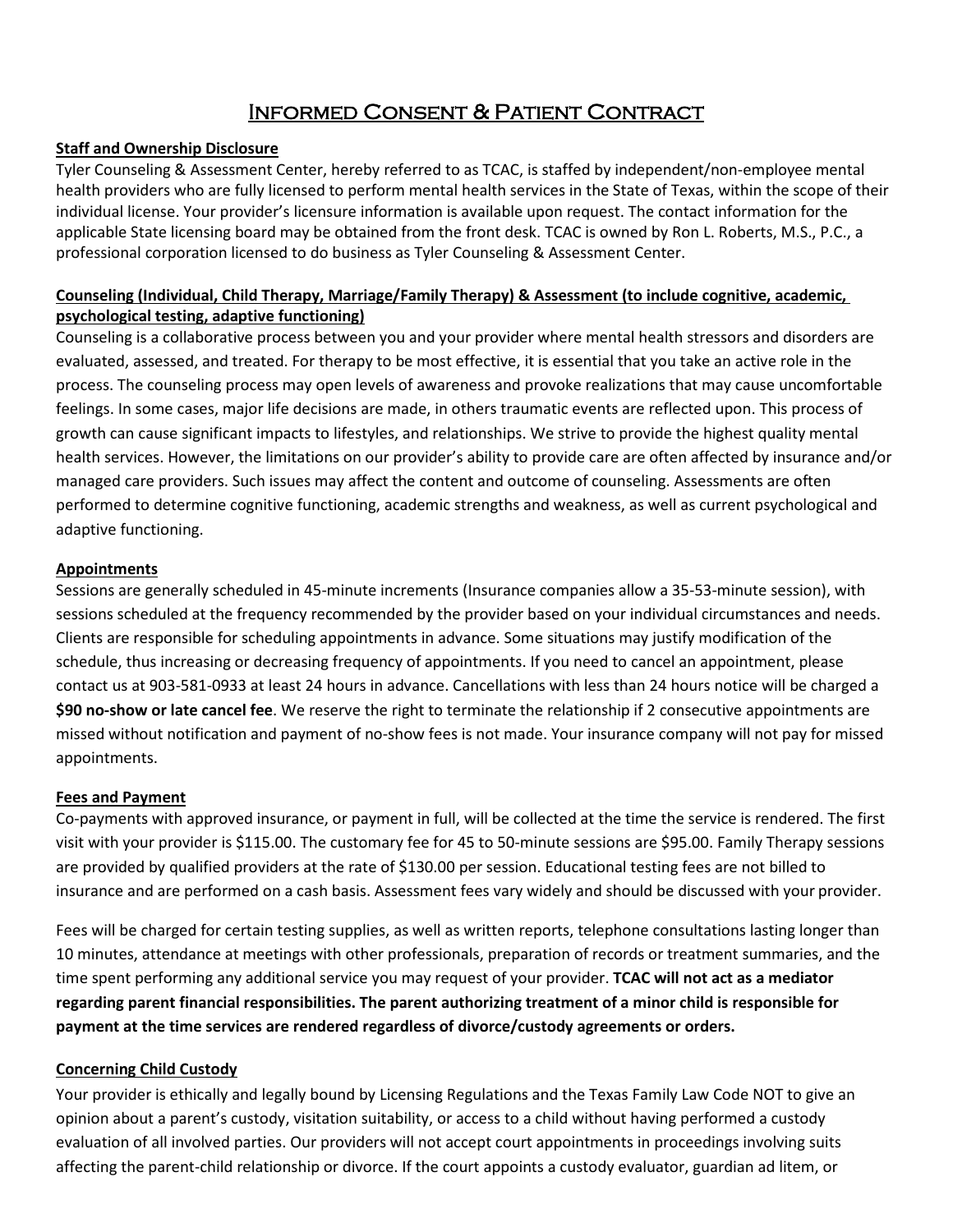parenting coordinator, your provider will provide this professional with information as needed (with appropriate releases/authorizations). However, the provider will not make any recommendation about the final decision. If your provider is required to appear as a witness, you are responsible for the payment of the provider's professional time at the rate of \$250.00 per hour for traveling, preparing reports, testifying, being in attendance, and any other case-related time. A \$750.00 per half-day and \$1,500.00 per full-day court deposit will be required BEFORE any hearing or court proceedings. **If these fees are not received prior to 48 hours of the court proceeding the request for appearance will be considered void.** Refunds of court related deposits will not be made until proof of the disposition or completion of your legal proceedings are provided. **NO MINOR WILL BE SEEN FOR TREATMENT OR ASSESSMENT WITHOUT THIS OFFICE RECEIVING A COPY OF THE MOST RECENT COURT DOCUMENTS RELATED TO CUSTODY OR TEMPORARY ORDERS. UNLESS STATED BY COURT ORDER YOUR CHILD'S PROVIDER DOES HAVE A RESPONSIBILTY TO NOTIFIY THE CO-PARENT OF YOUR CHILD'S TREATMENT AND MAY INVITE THE CO-PARENT TO PARTICIPATE.**

### **Records**

We are required by law to maintain detailed records each time we interact. Mental Health records contain sensitive information including observational data, diagnosis, treatment plans, and other clinically relevant information. During treatment, information may be provided to insurance companies, managed care companies, other healthcare providers, and/or courts. We will release records, in full or in part, with you as the patient if requested; unless the determination is made that such a release may hinder progress or otherwise cause undue harm. Certain types of records, test protocols, and questionnaires are protected by copyright, trade secret laws, or other State or Federal regulations and may not be released. Except for third-party payors such as insurance companies or Social Security disability applicants the clinic charges a minimum fee of \$6.50 or each record for the first 25 pages. Postage in excess of the current standard letter rate will also be assessed.

### **Termination**

You may expect that the patient client relationship will be terminated when you have received maximum benefit from your counseling or have achieved the desired goals. Patients who miss appointments and do not reschedule or call to confirm their next appointment will be deemed to have terminated their counseling relationship after 30 days.

### **Emergencies**

We engage a medical answering service to answer after hour calls (**903-581-0933**). However, if a provider is not immediately available, please contact 911 or proceed to the nearest emergency room for evaluation. The answering service is only authorized to contact on-call provider in the case of an emergency. The on-call provider cannot provide medical advice or treatment for conditions outside of their licensure or expertise.

### **Emergency Contact**

I hereby give TCAC and my provider permission to contact the following individual(s) in the event of an emergency:

| Contact Name | Relationship | Phone |
|--------------|--------------|-------|
| Contact Name | Relationship | Phone |

**I have read, understood, agree, and consent to the above conditions of service. I have had the opportunity ask questions regarding the above policies. Failing to read before signing this document does not void this contract.**

| Patient/Guardian Signature   | Date |
|------------------------------|------|
| Co-parent/Guardian Signature | Date |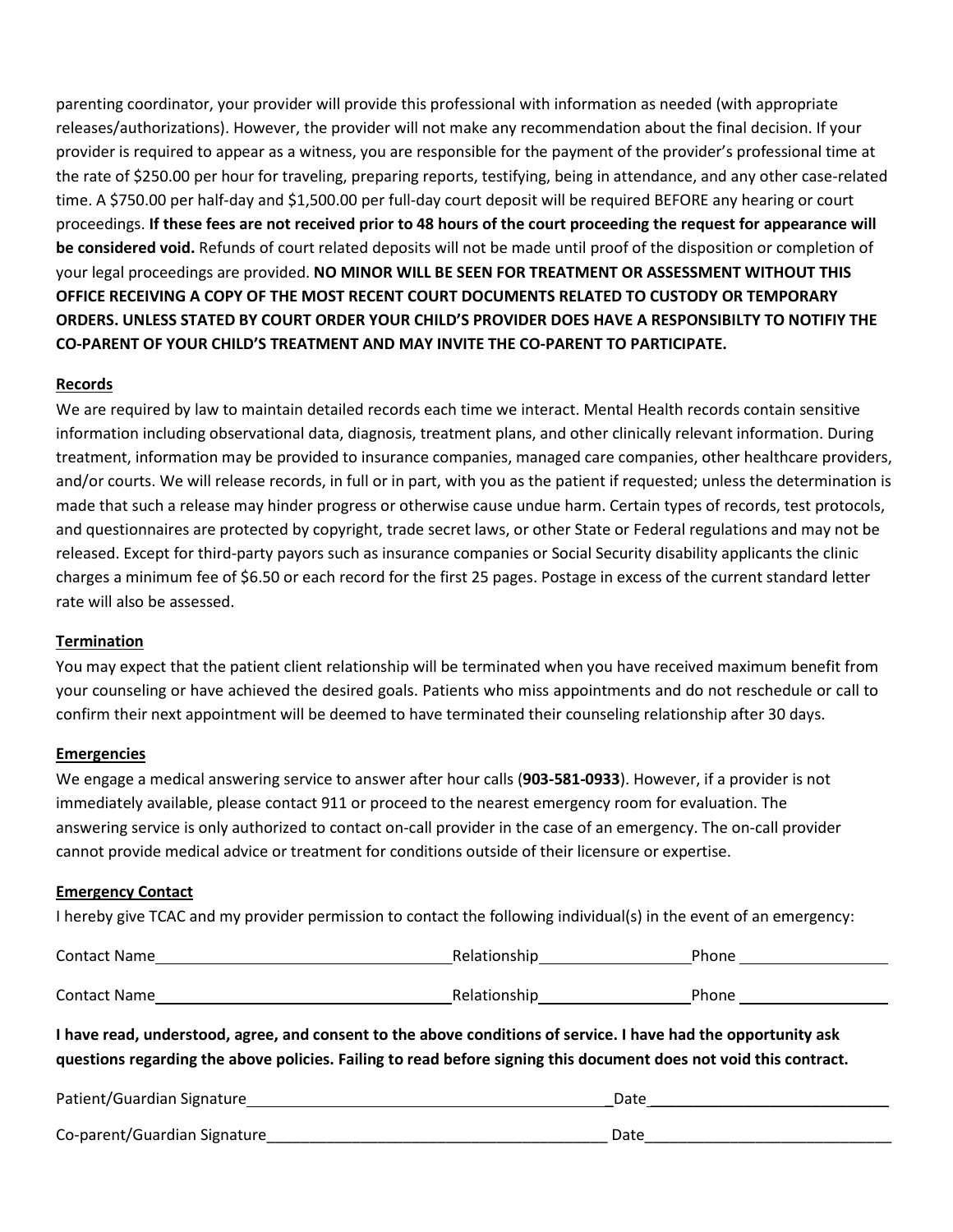# **TYLER COUNSELING & ASSESSMENT CENTER**

1 1 21 E. SOUTHEAST LOOP 323 - SUITE 204 - TYLER, TX 75701

# **CONSENT FOR TREATMENT OF A MINOR**

We/I, the undersigned parent(s), legal conservator(s) and/or guardian(s) of the minor child (Child's Name) ,,hereby gives the contracted provider with Tyler Counseling  $&$  Assessment Center authority to proceed with a clinical evaluation and treatment as the contracted provider's professional judgment indicates.

This consent is given by me/us as parent(s) and/or guardian(s) of said child. We/I have legal authority to consent to medical, psychological, and mental health assessment and treatment ofsaid minor child. It is clearly understood that Tyler Counseling & Assessment Center and the contracted provider is hereby fully released from any claims and demands that might arise, or be incident to the evaluation and/or treatment, provided that the contracted provider's duties are performed within professional standards of care and responsibility; to the best of the contract provider's professional ability. We/I retain the right to retract this consent at any time after consultation with the child's contracted provider.

I, ,understand that Tyler Counseling & Assessment Center believes that it is in the best interest of children being raised between two or more homes to have both parents involved in therapy when possible unless prohibited by a court order (or if a biological parent has legally surrendered parental rights and has no contact with the child/documentation must be provided). I hereby consent for Tyler Counseling & Assessment Center to contact my co-parent and invite them to attend an intake interview or therapy sessions at the discretion of the counselor. I understand that ifl decline to allow Tyler Counseling & Assessment Center to contact and invite my co-parent to therapy sessions, my child may be discharged from care and referred to another clinic for future needs. The most recent court orders or temporary orders affecting the parent-child relationship must always be provided to this office by the consenting parent(s) or guardian(s).

Signed this day of  $\qquad \qquad$  of  $\qquad \qquad$ , 2

| Parent or Guardian Signature |
|------------------------------|
|                              |

Printed Name

Co-Parent or Co-Guardian Signature Printed Name

If this form is completed by only one parent or guardian, please provide the following information regarding the child's other parent(s) or guardian(s):

| Last Name             | First    |              | Middle   |                             | Marital Status (Circle One) |
|-----------------------|----------|--------------|----------|-----------------------------|-----------------------------|
|                       |          |              |          | $\square$ Ms.<br>$\Box$ Mr. | Single / Married / Other    |
| <b>Street Address</b> | City     | <b>State</b> | ZIP Code | Soc al Se urity             | Home Phone No.              |
|                       |          |              |          |                             |                             |
| P.O. Box              | City     |              | State    | <b>ZIP Code</b>             | Cell Phone No.              |
|                       |          |              |          |                             |                             |
| Occupation            | Employer |              |          |                             | Work Phone No.              |
|                       |          |              |          |                             |                             |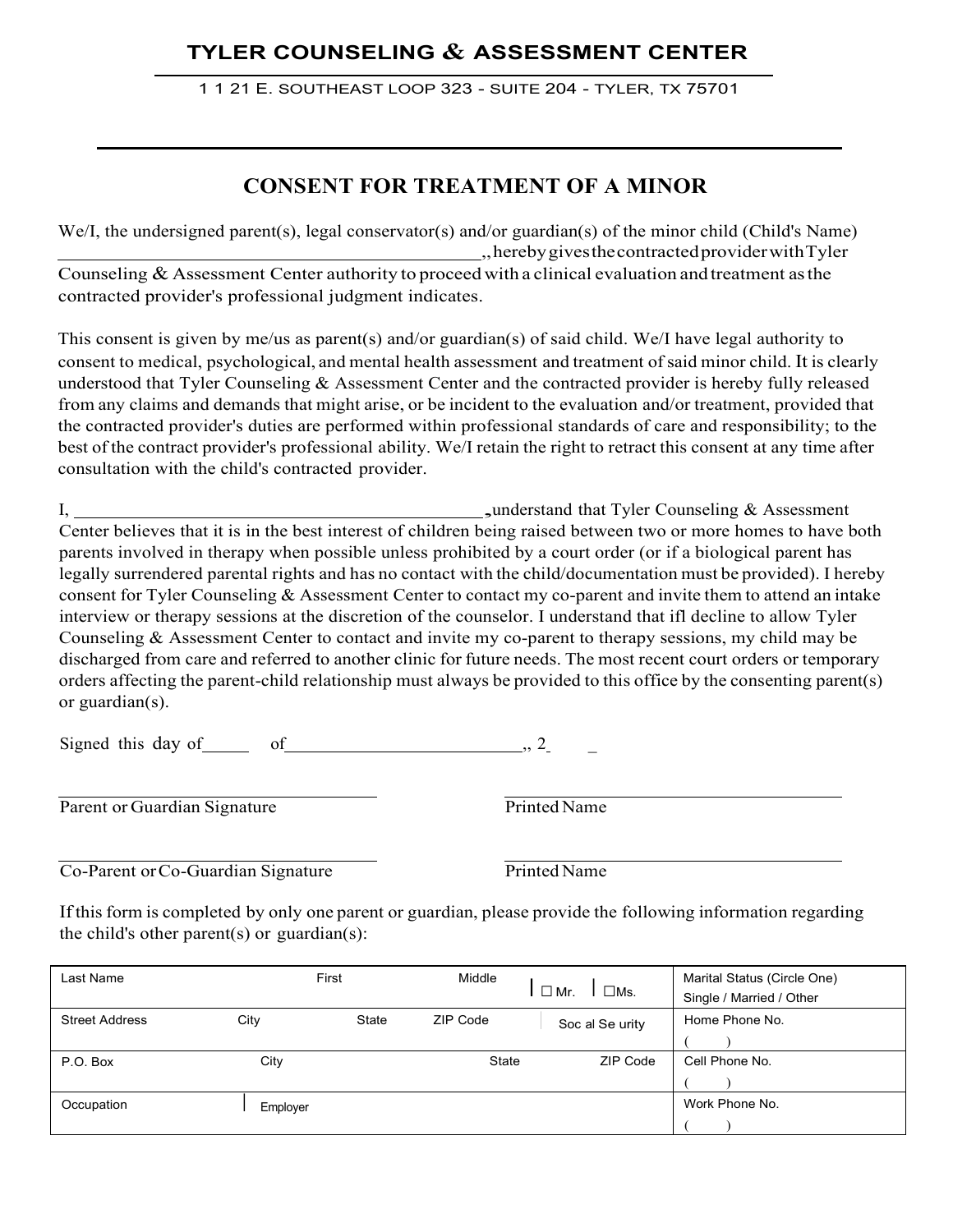## **NOTICE OF PRIVACY PRACTICES**

THIS NOTICE DESCRIBES HOW INFORMATION ABOUT YOU MAY BE USED AND DISCLOSED AND HOW YOU CAN GET ACCESS TO THIS INFORMATION. PLEASE REVIEW IT CAREFULLY.

Tyler Counseling & Assessment Center is required by law to maintain the privacy of your health information and to provide you with notice of its legal duties and privacy practices with respect to your health information. If you have questions about any part of this notice or if you want more information about the privacy practices at Tyler Counseling & Assessment Center, please contact:

Ron L. Roberts, M.S., P.C., Clinical Director, **Tyler Counseling & Assessment Center**, 1121 ESE Loop 323, Suite 204, Tyler, Texas 75701, Phone: 903-581-0933 – Fax: 903-581-3977.

#### **Understanding Your Health Record/Information**

Each time you visit Tyler Counseling & Assessment Center a record of your visit is made. Typically, this record contains your symptoms, progress and test results, diagnoses, treatment, and a plan for future care or treatment. This information, often referred to as your health or medical record, serves as a:

- basis for planning your care and treatment
- means of communication among the many health professionals who contribute to your care
- legal document describing the care you received
- means by which you or a third-party payer can verify that services billed were actually provided
- a source of data for facility planning and marketing and
- a tool with which we can assess and continually work to improve the care we render and the outcomes we achieve.

Understanding what is in your record and how your health information is used helps you to:

- ensure its accuracy
- better understand who, what, when, where and why others may access your health information
- make more informed decisions when authorizing disclosure to others.

#### **Your Health Information Rights**

Although your health record is the physical property of Tyler Counseling & Assessment Center the information belongs to you. You have the right to:

- request a restriction on certain uses and disclosures of your information as provided by 45 CFR164.522
- obtain a paper copy of the notice of information practices upon request
- inspect and copy your health r cord as provided for in 45 CFR 164.524
- amend your health record as provided in 45 CFR 164.528
- obtain an accounting of disclosures of your health information as provided in 45 CFR 164.528
- request communications of your health information by alternative means or at alternative locations
- revoke your authorization to use or disclose health information except to the extent that action has already been taken.

#### **Our Responsibilities:**

- maintain the privacy of your health information
- provide you with a notice as to our legal duties and. privacy practices with respect to information we collect and maintain about you
- abide by the terms of this notice
- notify you if we are unable to agree to a requested restriction
- accommodate reasonable requests you may have to communicate health information by alternative means or at alternative locations.

We reserve the right to change our practices and to make the new provisions effective for all protected health information we maintain. Should our information practices change, we will mail a revised notice to the address you have supplied us. We will not use or disclose your health information without your authorization, except as described in this notice.

#### **Examples of Disclosures for Treatment, Payment and Health Operations**

*We will use your health information for treatment. For example:* Information obtained by a provider (e.g.: counselor, psychiatrist, or psychologist) will be recorded in your record and used to determine the course of treatment that should work best for you. Your provider will document in your record his expectations and your progress. Your provider will then record the actions they took and their observations. In that way the provider will know how you are responding to treatment. We will also provide your physician or a